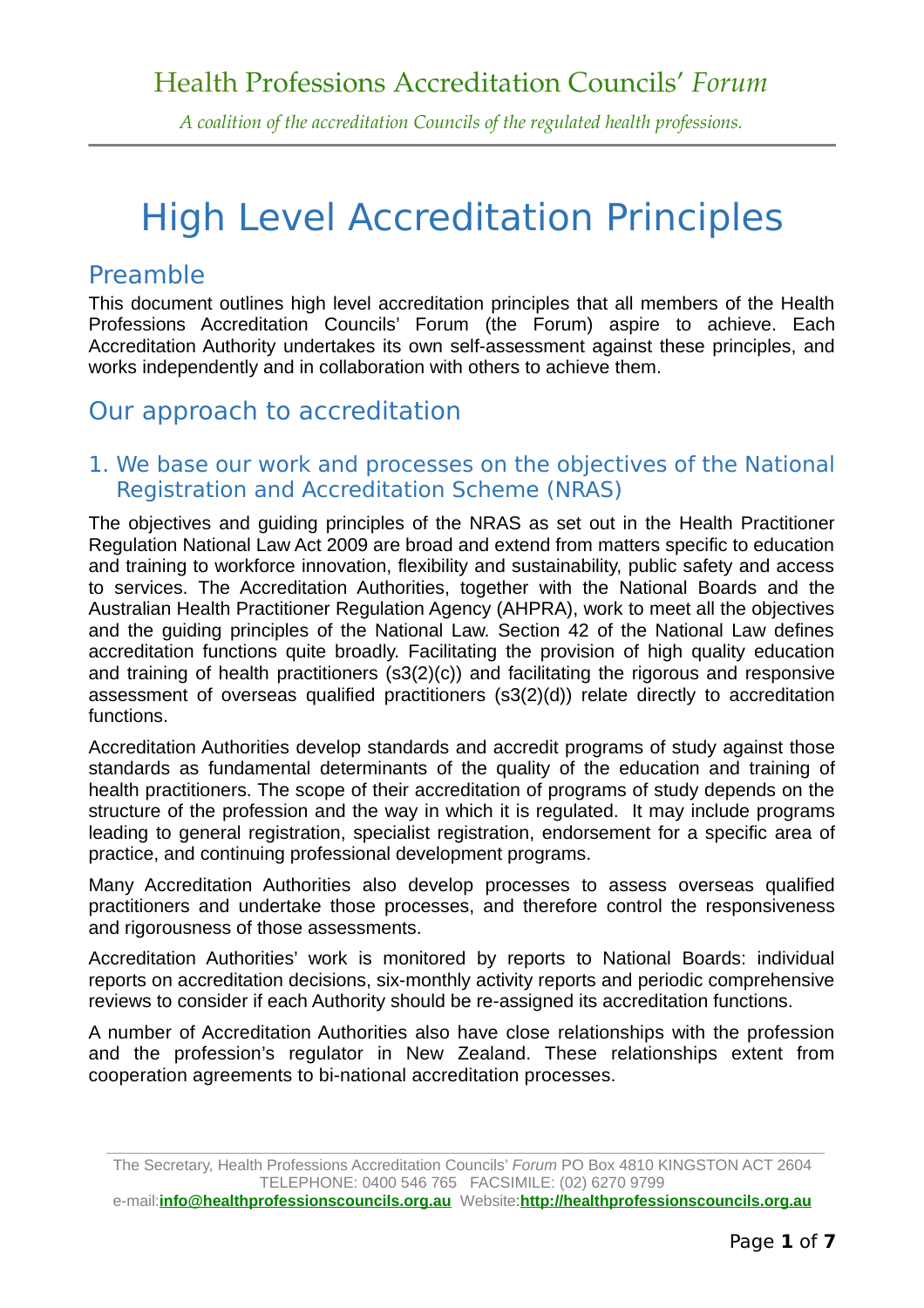*A coalition of the accreditation Councils of the regulated health professions.*

#### 2. Our work is to protect the public by ensuring high quality education and training

The quality of the assessment of overseas qualified practitioners, the accreditation standards and the accreditation of programs of study determines whether practitioners who complete programs of study or are assessed as qualified for registration have the knowledge, skills and professional attributes to practise their professions. This quality is critical to protecting the public.

Our accreditation processes aim to ensure that students in health professions programs of study receive education and training that is consistent with standards for entry to professional practise or specialist practice in the student's chosen health profession.

#### 3. We work collaboratively with all bodies within the NRAS

The objectives and guiding principles all apply to any body exercising functions under the National Law, including Accreditation Authorities, National Boards and AHPRA, and provide a shared context for the accreditation functions and work on accreditation issues. The Accreditation Authorities, National Boards and AHPRA collectively have worked to develop a common understanding of the National Scheme and its accreditation function, and to effectively implement the accreditation functions of the Scheme.

AHPRA, the National Boards and Accreditation Authorities work collaboratively to identify opportunities for improvement, aspects of accreditation that need some consistency of approach, and areas within accreditation that lend themselves to cross-professional approaches.

We acknowledge that the Australian Health Workforce Ministerial Council and health jurisdictions individually are key stakeholders of the Scheme.

We acknowledge education providers as key stakeholders of our accreditation roles. We respect education providers' diverse approaches to education, recognising that diversity fosters innovation.

#### 4. We will use a "right-touch" approach to accreditation

A right touch approach is based on a proper evaluation of risk, is proportionate and outcome focussed; it creates a framework in which professionalism can flourish and organisations can be excellent. Excellence is the consistent performance of good practice combined with continuous improvement. We use this as a basis of our processes and decision-making frameworks.

In a "right-touch" approach, we will use a risk-based approach to our accreditation work. This includes using conditions and monitoring within the framework provided in the National Law, and applying these in a consistent and best-practice way.

The Secretary, Health Professions Accreditation Councils' *Forum* PO Box 4810 KINGSTON ACT 2604 TELEPHONE: 0400 546 765 FACSIMILE: (02) 6270 9799

e-mail:**[info@healthprofessionscouncils.org.au](mailto:info@healthprofessionscouncils.org.au)** Website:**[http://healthprofessionscouncils.org.au](http://healthprofessionscouncils.org.au/)**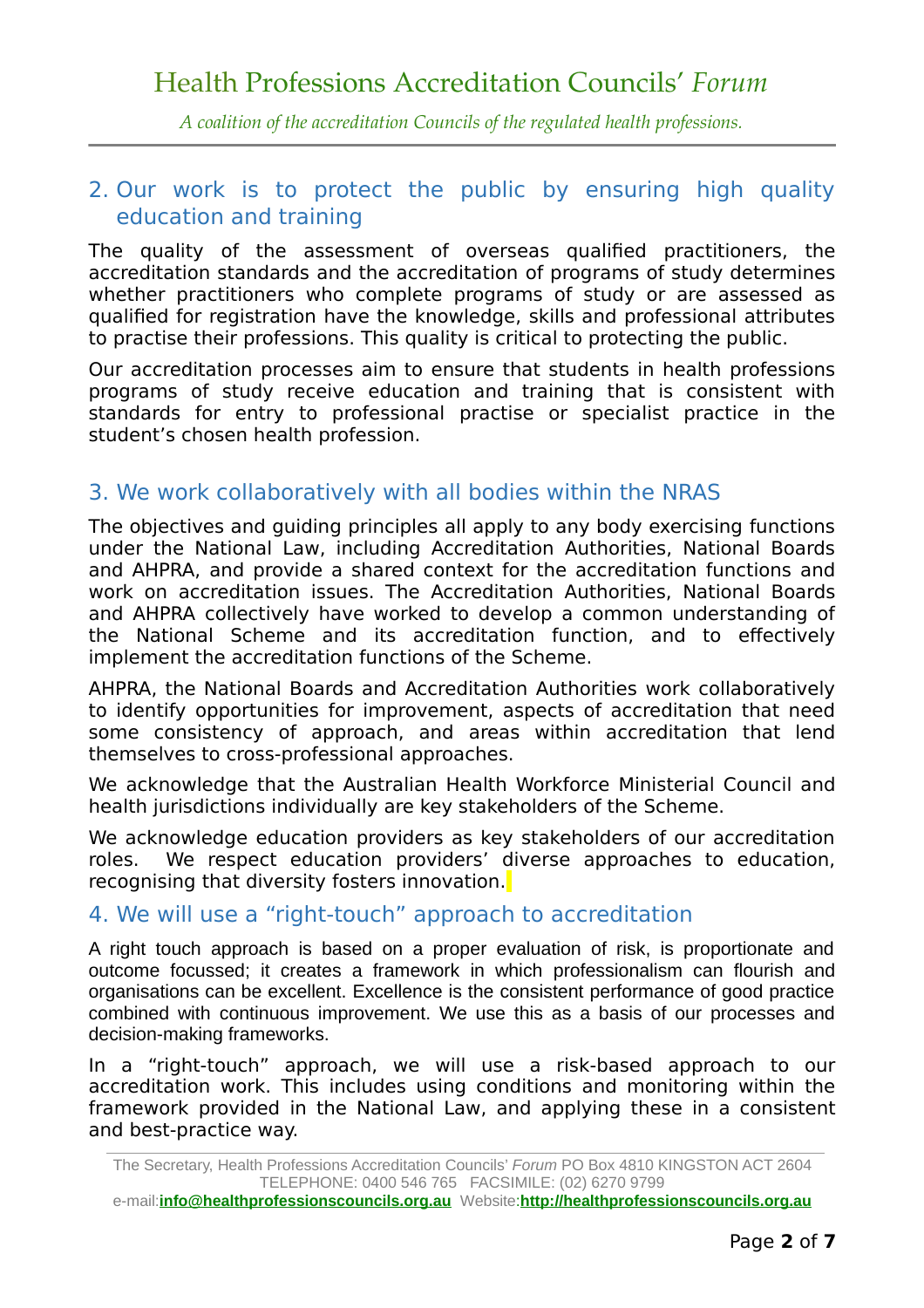*A coalition of the accreditation Councils of the regulated health professions.*

We use a mix of good practice accreditation methods to monitor and accredit programs of study and their providers, including site visits.

We recognise the importance of a complementary approach to accreditation processes including professional, academic and where appropriate health service accreditation to harmonise where possible and avoid duplication of effort. We support initiatives which lead to complementary approaches and better understanding of other accreditation processes.

#### 5. We will benchmark our standards and accreditation processes to international standards

Each individual member of the Forum has established strong relationships with international counterparts in the relevant profession, through international regulatory and accreditation organisations, and international professional organisations. These relationships assist in consistency in standards, and reducing development costs. These relationships help Australia to achieve international best practice in the assurance of quality health practitioner training through accreditation and assessment, and to respond to innovations internationally in education of, and service delivery by, health practitioners.

The Forum shares what is known about international best practice in specific professions so that all members can benefit from developments in one profession.

#### 6. We use our close connections with our professions to achieve objectives of the National Law

Accreditation Authorities work at the intersection of education and training and health professional practice, each Accreditation Authority having close and ongoing engagement with the education providers concerning the programs assessed and monitored, and with the relevant profession. The Accreditation Authorities, by virtue of these relationships, are able to engage the expertise of educators and the professions to ensure that accreditation standards reflect contemporary educational practice and future professional practice. Much of this expertise is contributed at little or no cost to the Accreditation Authorities and the Scheme.

Members of the Forum believe that these relationships are important in achieving the objectives of the National Law. This approach is supported by reports that regulatory goals are more likely to be achieved with an approach that has buy-in by all stakeholders.

The Secretary, Health Professions Accreditation Councils' *Forum* PO Box 4810 KINGSTON ACT 2604 TELEPHONE: 0400 546 765 FACSIMILE: (02) 6270 9799

e-mail:**[info@healthprofessionscouncils.org.au](mailto:info@healthprofessionscouncils.org.au)** Website:**[http://healthprofessionscouncils.org.au](http://healthprofessionscouncils.org.au/)**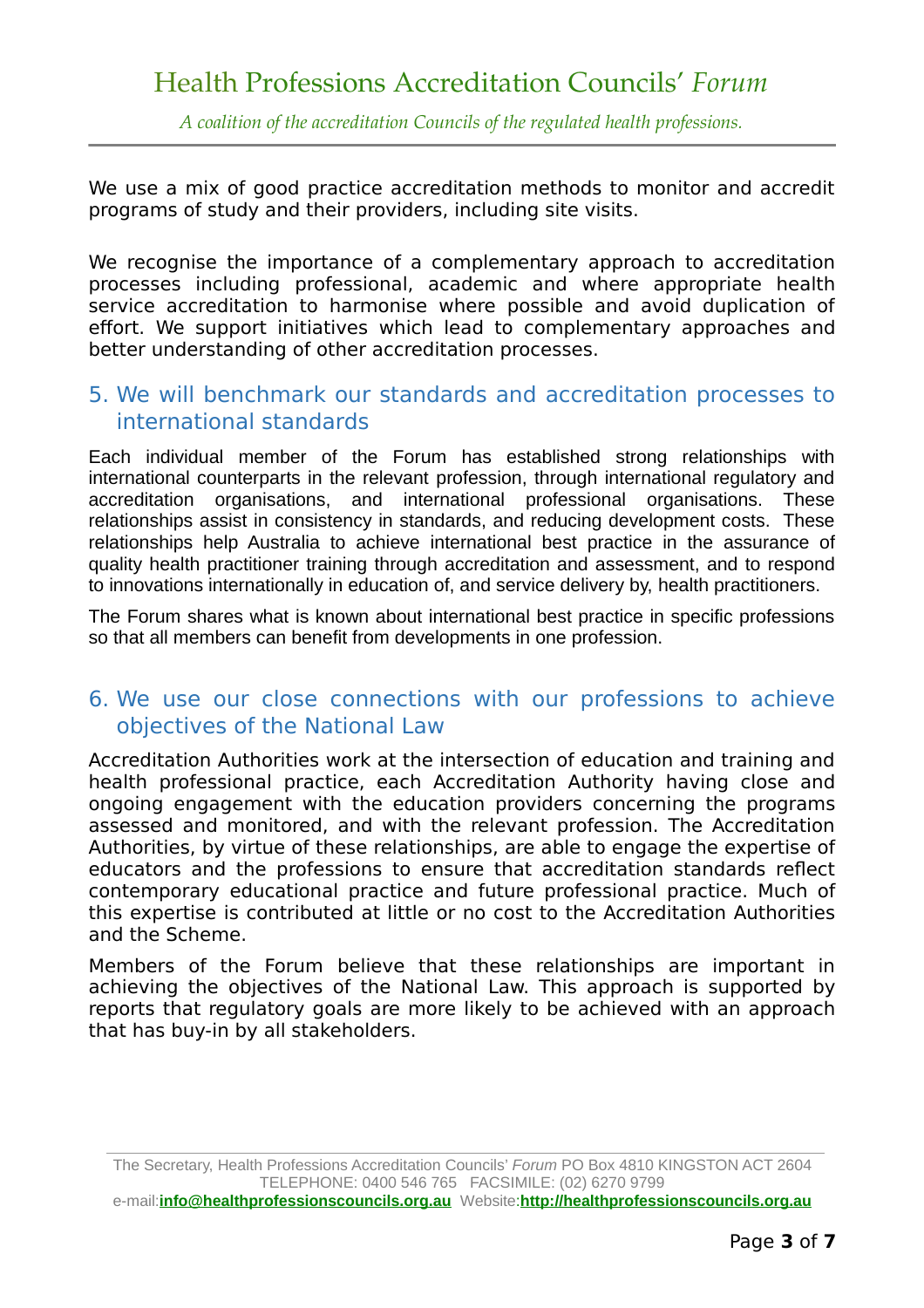*A coalition of the accreditation Councils of the regulated health professions.*

#### 7. We will develop accreditation standards that give priority to outcomes and results, and encourage improvement and innovation in education programs

The nature of healthcare delivery is changing rapidly. Our processes and standards must continue to be responsive to those changes, and to continue to support innovation. For this to occur, accreditation standards need to be set at a high level, allowing education providers to continue to innovate and encouraging diverse approaches. In a model in which Accreditation Authorities develop standards and the National Board must approve them, both Accreditation Authorities and National Boards need to support this approach to setting accreditation standards.

In order to be responsive to the highly dynamic environments of both education and health, and to enable innovation in the education of, and service delivery by, health practitioners, we use evidence based outcomes-focussed accreditation standards. We will consider processes, methods and resources primarily in light of the outcomes and results achieved and functions fulfilled.

We recognise that a complete separation of process/structure and outcome in education program design would be artificial and may not provide for in-depth integrated program development nor be readily measurable by accreditors in their quality assurance processes. We also recognise that an outcome-based approach to health professional education compared to a process/content orientation is not an 'either or' proposition.

#### 8. Where possible, we will build common approaches to accreditation standards and processes, while maintaining our own profession-specific requirements.

The members of the Forum have a long history of sharing standards and processes, and adopting or adapting each other's' processes and standards. For example, since the National Law was implemented four professions have collaborated to develop similar standards that have been leveraged off a set of common outcome-based principles. Some Authorities who are not yet into the next cycle of standards review intend to use these as a basis of the next round of review.

#### 9. We collaborate and learn from other accreditation bodies

As a Forum we have workshopped common processes, policies and procedures, and undertake joint multiprofession projects. This is part of the continuing quality improvement that we each are undertaking under the Quality Framework, and also takes account of the implications for education providers of our different timing and logistics of accreditation visits.

The Secretary, Health Professions Accreditation Councils' *Forum* PO Box 4810 KINGSTON ACT 2604 TELEPHONE: 0400 546 765 FACSIMILE: (02) 6270 9799

e-mail:**[info@healthprofessionscouncils.org.au](mailto:info@healthprofessionscouncils.org.au)** Website:**[http://healthprofessionscouncils.org.au](http://healthprofessionscouncils.org.au/)**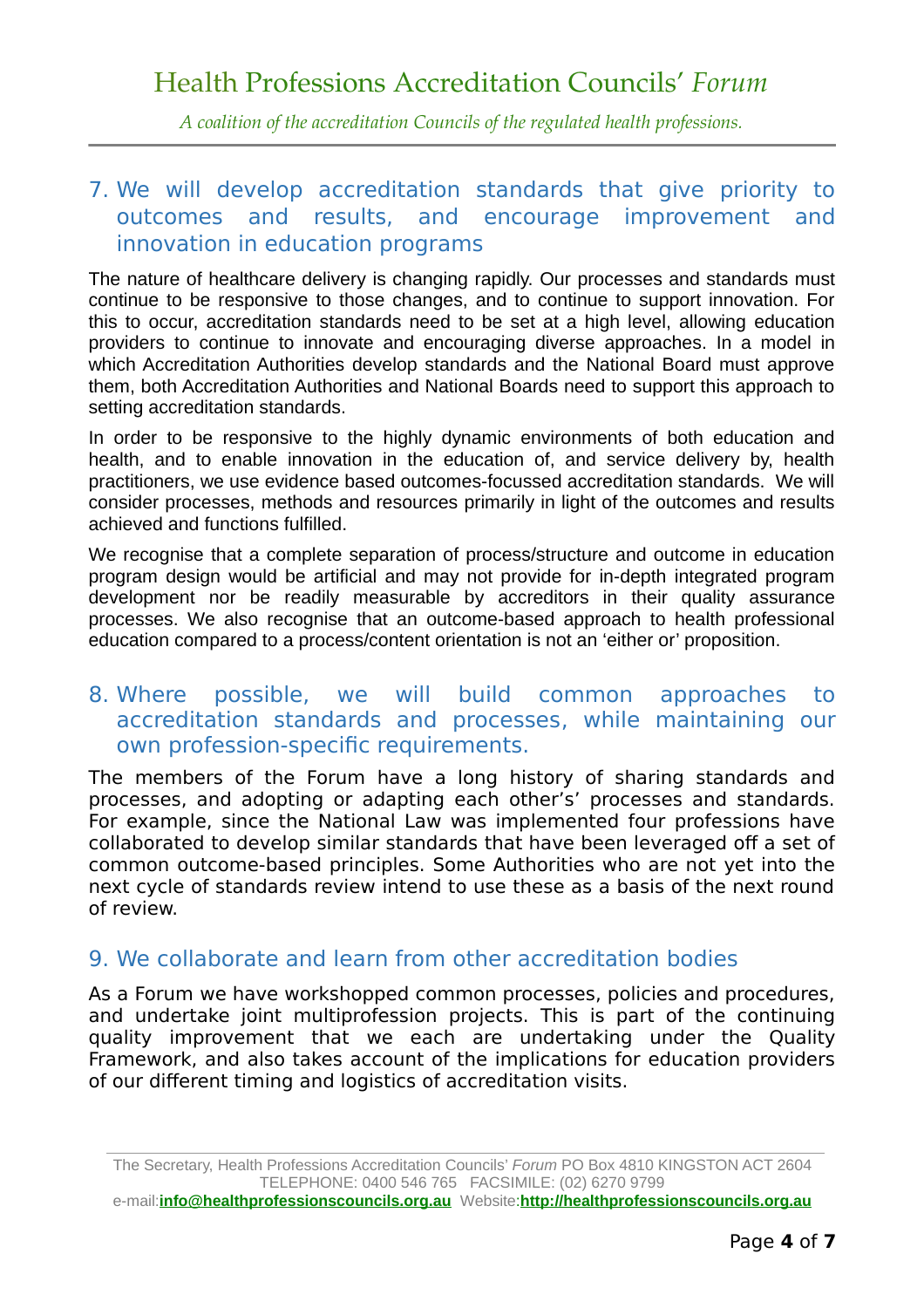*A coalition of the accreditation Councils of the regulated health professions.*

Working with National Boards and AHPRA, we have guidelines on handling complaints about accredited programs and providers and on standardised reporting to our National Boards.

Examples of collaboration include (and are not limited to):

- Consulting on and setting principles of interprofessional education competencies
- Setting an accreditation standard for prescribing across the health professions

The Forum Accreditation Managers Sub-committee facilitates sharing of good practice in accreditation processes and procedures.

We contribute to national and international conferences and discussions concerning accreditation and health profession education.

#### 10. We consult our education providers on accreditation processes and procedures

We recognise that accreditation processes must support the outcome of enabling high quality education and training of health professionals who are safe to practice.

In our work, we consult our providers on our processes and procedures to ensure that they are effective, fair and transparent. This includes seeking feedback post-accreditation visits, and holding workshops and colloquia to discuss areas of good practice in the development and application of education standards.

Our providers are appropriately represented in accreditation committees, expert groups and policy development.

#### 11. We will maximise service and effectiveness through efficient and cost-effective accreditation processes

We are committed to high quality accreditation processes that are effective and add value to the work of education providers and programs. We recognise the costs of accreditation to education providers and are committed to transparent fee charging principles.

We recognise the direct costs for members of the profession who fund National Boards through registration fees. We also recognise the large number of health practitioners, educators, community members, students who contribute their time and expertise to accreditation processes.

We consider that, in accordance with Principle (3)(b) of the National Law, fees charged should remain reasonable having regard to the efficient and effective functioning of the Scheme. We consider that to achieve this all users should contribute to the Scheme, that

The Secretary, Health Professions Accreditation Councils' *Forum* PO Box 4810 KINGSTON ACT 2604 TELEPHONE: 0400 546 765 FACSIMILE: (02) 6270 9799

e-mail:**[info@healthprofessionscouncils.org.au](mailto:info@healthprofessionscouncils.org.au)** Website:**[http://healthprofessionscouncils.org.au](http://healthprofessionscouncils.org.au/)**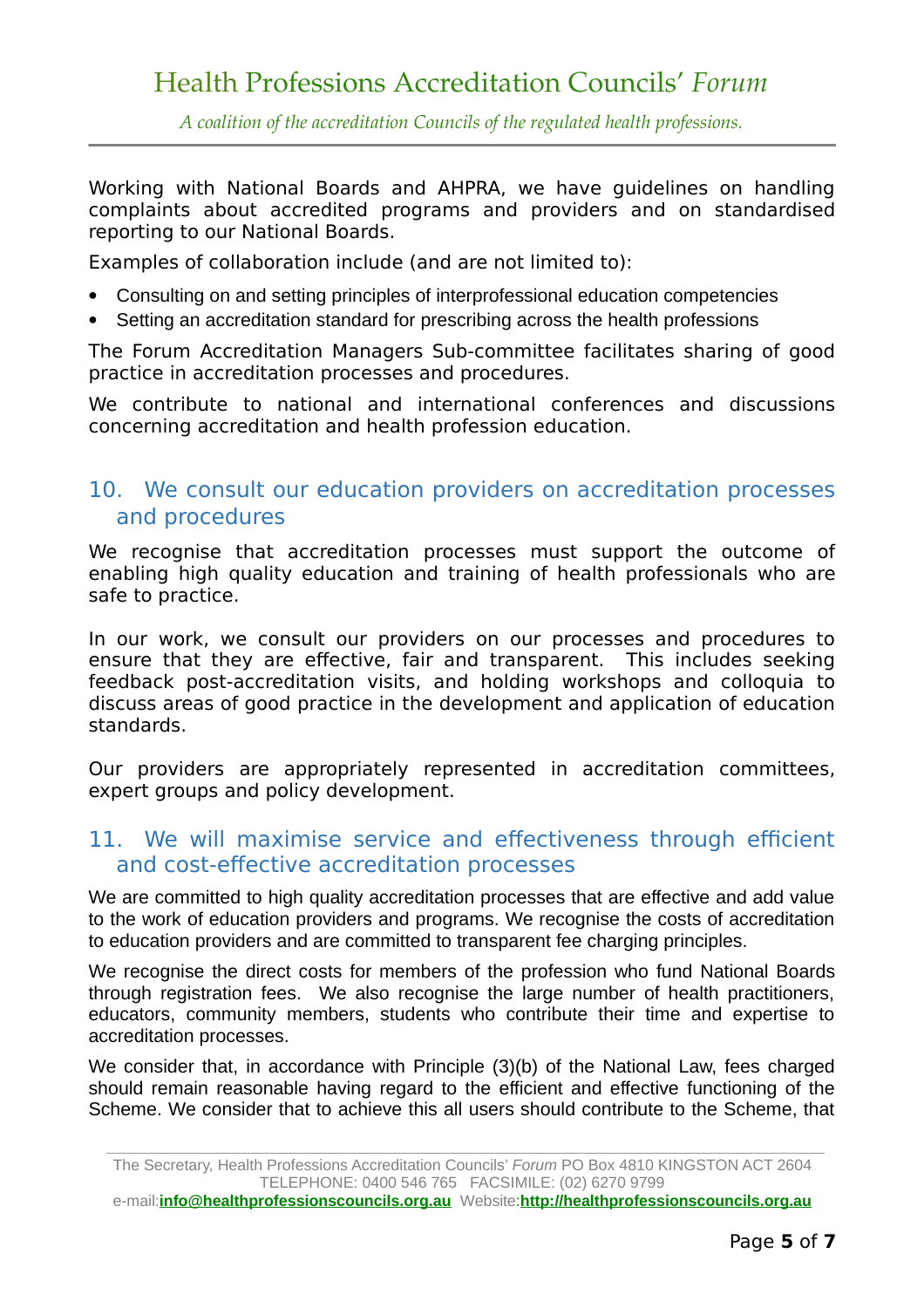*A coalition of the accreditation Councils of the regulated health professions.*

is, registrants, education providers, and, recognising the public benefit of safe and competent health practitioners, public funding.

We believe that the cost of accreditation is modest for such an integral part of the NRAS. While we are committed to delivering appropriate services at high quality, the modest funding for our accreditation related-activities may limit our capacity to contribute to policy initiatives and new developments.

#### 12. We will ensure members of accreditation committees and staff have expertise and experience to deliver accreditation functions

We share information about approaches to training and orientation and share written resources. We work together on professional development of accreditation staff.

#### References

- • [Accreditation under the Health Practitioner Regulation National Law](http://www.healthprofessionscouncils.org.au/files/f817921f1b48b8fca152a2c530af90a12758b568_original.pdf)<sub>1</sub> (the National Law)
- *[Management of complaints relating to accreditation functions under the National Law a](http://www.healthprofessionscouncils.org.au/files/8acba8313e23afa68c20d625bc2e879ad01884b7_original.pdf)  [guidance document](http://www.healthprofessionscouncils.org.au/files/8acba8313e23afa68c20d625bc2e879ad01884b7_original.pdf)*
- [Universities Australia and Professions Australia](https://www.universitiesaustralia.edu.au/uni-participation-quality/Quality/Principles-for-Professional-Accreditation/Principles-for-Professional-Accreditation#.V1-DFlV96Uk) *Joint Statement of Principles for [Professional Accreditation \(March 2016\)](https://www.universitiesaustralia.edu.au/uni-participation-quality/Quality/Principles-for-Professional-Accreditation/Principles-for-Professional-Accreditation#.V1-DFlV96Uk)*

#### List of Member Councils

- Australian Dental Council
- Australian Medical Council
- Australian Nursing and Midwifery Accreditation Council
- Australian Pharmacy Council
- Australian Physiotherapy Council
- Australian Psychology Accreditation Council
- Australasian Osteopathic Accreditation Council
- Australian and New Zealand Podiatry Accreditation Council
- Council on Chiropractic Education Australasia
- Optometry Council of Australia and New Zealand
- Occupational Therapy Council (Australia and New Zealand) Ltd

The Secretary, Health Professions Accreditation Councils' *Forum* PO Box 4810 KINGSTON ACT 2604 TELEPHONE: 0400 546 765 FACSIMILE: (02) 6270 9799

e-mail:**[info@healthprofessionscouncils.org.au](mailto:info@healthprofessionscouncils.org.au)** Website:**[http://healthprofessionscouncils.org.au](http://healthprofessionscouncils.org.au/)**